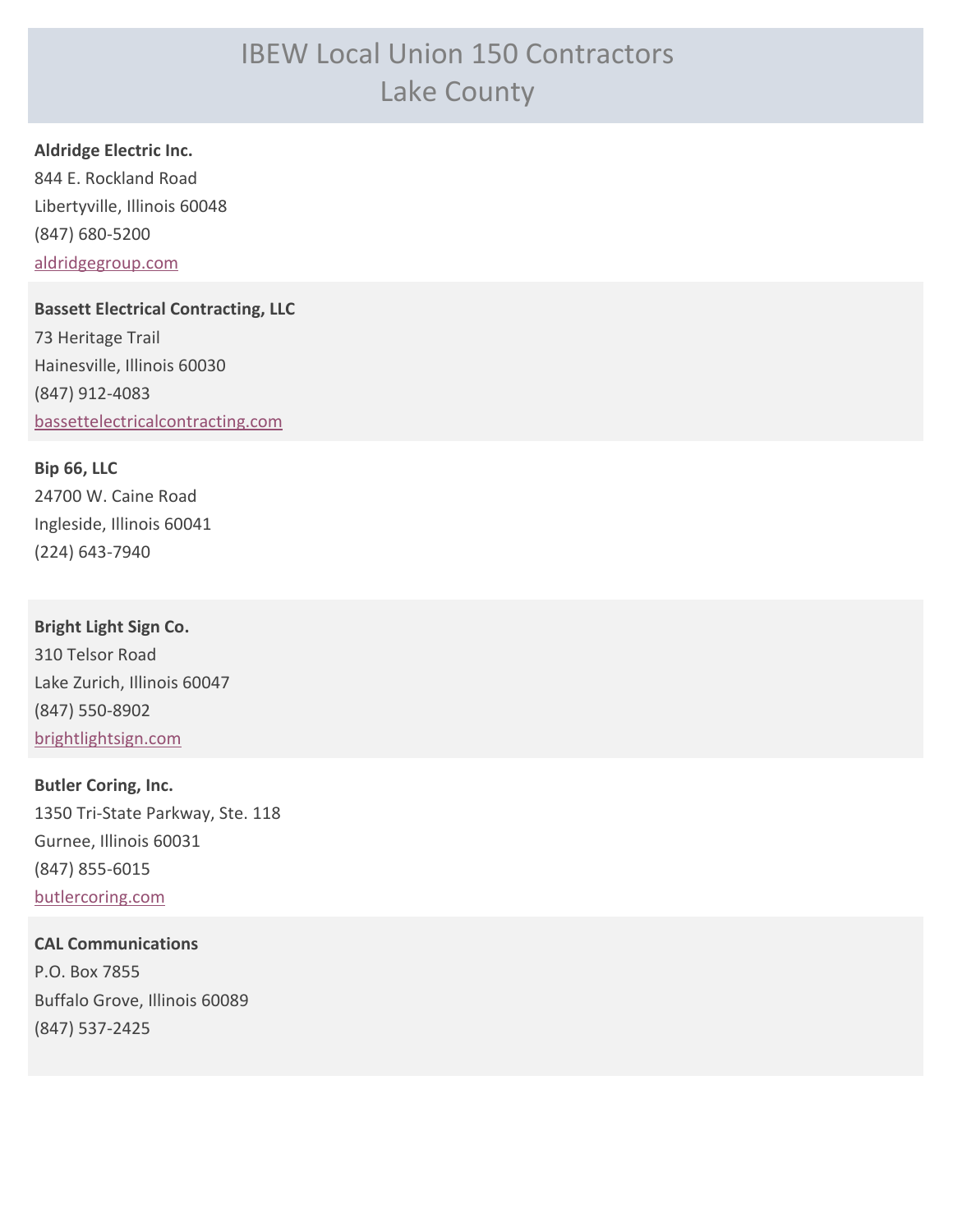### **Deerfield Electric Co, Inc.**

3680 Commercial Avenue Northbrook, Illinois 60062 (847) 272-6700 [deerfieldelectricco.com](http://deerfieldelectricco.com)

#### **Electrical Contractors Inc.**

1252 Allanson Road Mundelein, Illinois 60060 (847) 949-0134 [eci-illinois.com](http://eci-illinois.com)

**Electrical Progressions Industries, LLC** 3509 Woodland Circle South Island Lake, Illinois 60042 (888) 526-9985 [epielectric.com](http://epielectric.com)

**Foresite Electric, Inc.** 285 Jamie Lane Wauconda, Illinois 60084 (847) 382-9800 [foresitenetworks.com](http://foresitenetworks.com)

**Great Lakes Elect. Construction** 1316 Old Skokie Road Highland Park, Illinois 60035 (847) 831-9229 [gleil.com](http://gleil.com)

**HLP Systems, Inc.** 426 North Avenue Libertyville, Illinois 60048 (847) 362-0777 [hlpsystems.com](http://hlpsystems.com)

**Home Towne Electric** P.O. Box 863 Lake Villa, Illinois 60046 (847) 223-2800 [ht-electric.com](http://ht-electric.com)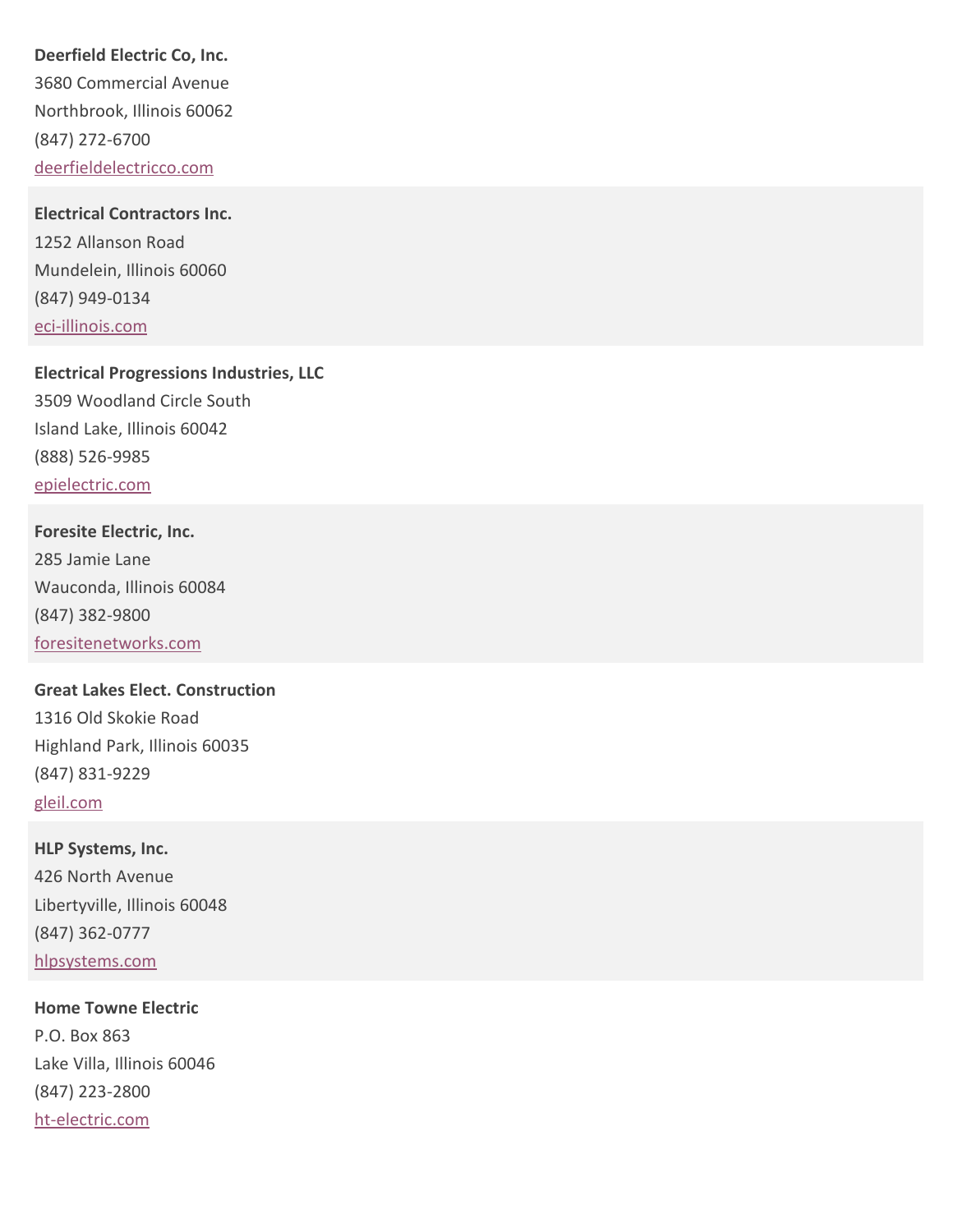**Homestead Electrical Contracting, LLC**

27839 W. Concrete Drive, #A Ingleside, Illinois 60041 (815) 363-1222 [homesteadelectric.com](http://homesteadelectric.com)

**ISO Communications, Inc.** 6216 Sleepy Hollow Gurnee, Illinois 60031 (847) 856-1540

**Kace Communications, LLC** 872 S. Milwaukee Avenue, Unit 197 Libertyville, Illinois 60048 (847) 327-0367 [kacecommunications.com](http://kacecommunications.com)

# **Kelso-Burnett Company** 1378 Saint Paul Avenue Gurnee, Illinois 60031

(847) 746-2300 [kelso-burnett.com](http://kelso-burnett.com)

### **Kendon Electric**

28835 N. Herky Drive, Unit #113 Lake Bluff, Illinois 60044 (847) 918-0382 [kendonelectric.com](http://kendonelectric.com)

**Krause Electrical Contractors, Inc.** 13921 W. IL Rte. 173 Zion, Illinois 60099 (847) 395-8774 [krauseelectric.com](http://krauseelectric.com)

**L.E. Tech Inc.** 4617 5th Avenue Kenosha, Wisconsin 53140 (262) 653-9300 [letechinc.com](http://letechinc.com)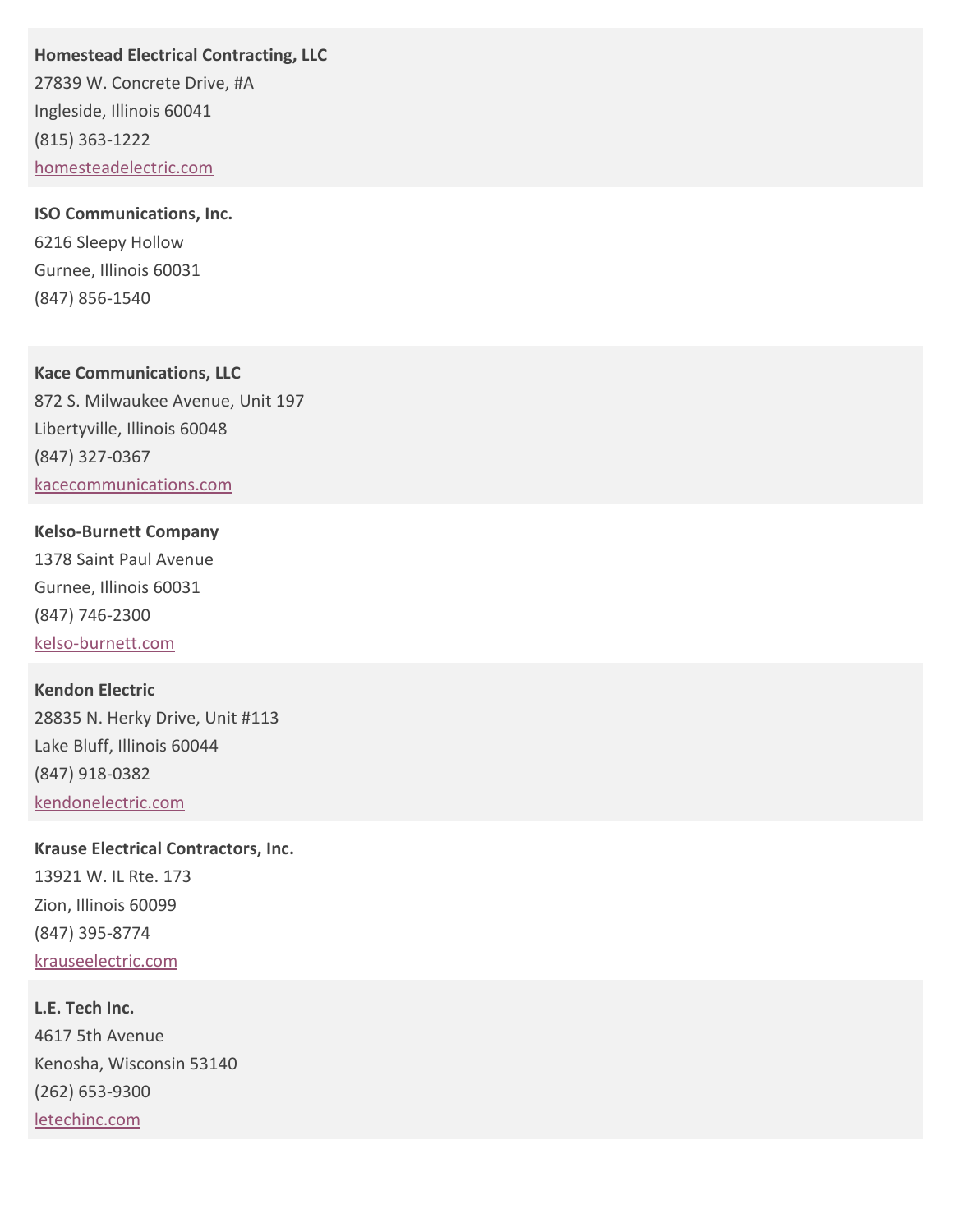**L.L.D. Electric Co.** 1040 Portsmouth, P.O. Box 228 Gurnee, Illinois 60031 (847) 856-1553 [lldelectric.com](http://lldelectric.com)

**Lightning Communications** 34097 Homestead Court Gurnee, Illinois 60031 (847) 855-9139

**M & R Electronic System** 515 Bond Street Lincolnshire, Illlinois 60069 (847) 398-6240 [mandrelectronics.com](http://mandrelectronics.com)

**Magitek Energy Solutions** 2408 Dakota Ridge Johnsburg, Illinois 60050 (847) 409-1927 [magitekenergy.com](http://magitekenergy.com)

**McMahon Electric, Inc.** 7221 Oxford Circle Fox Lake, Illinois 60020 (847) 714-7956

**Meade Electric Co. Inc.** 290 Park Avenue Lake Villa, Illinois 60046 (847) 662-1063 [meadeelectric.com](http://meadeelectric.com)

**North Shore Sign Co.** 1925 Industrial Drive Libertyville, Illinois 60048 (847) 816-7020 [northshoresigns.com](http://northshoresigns.com)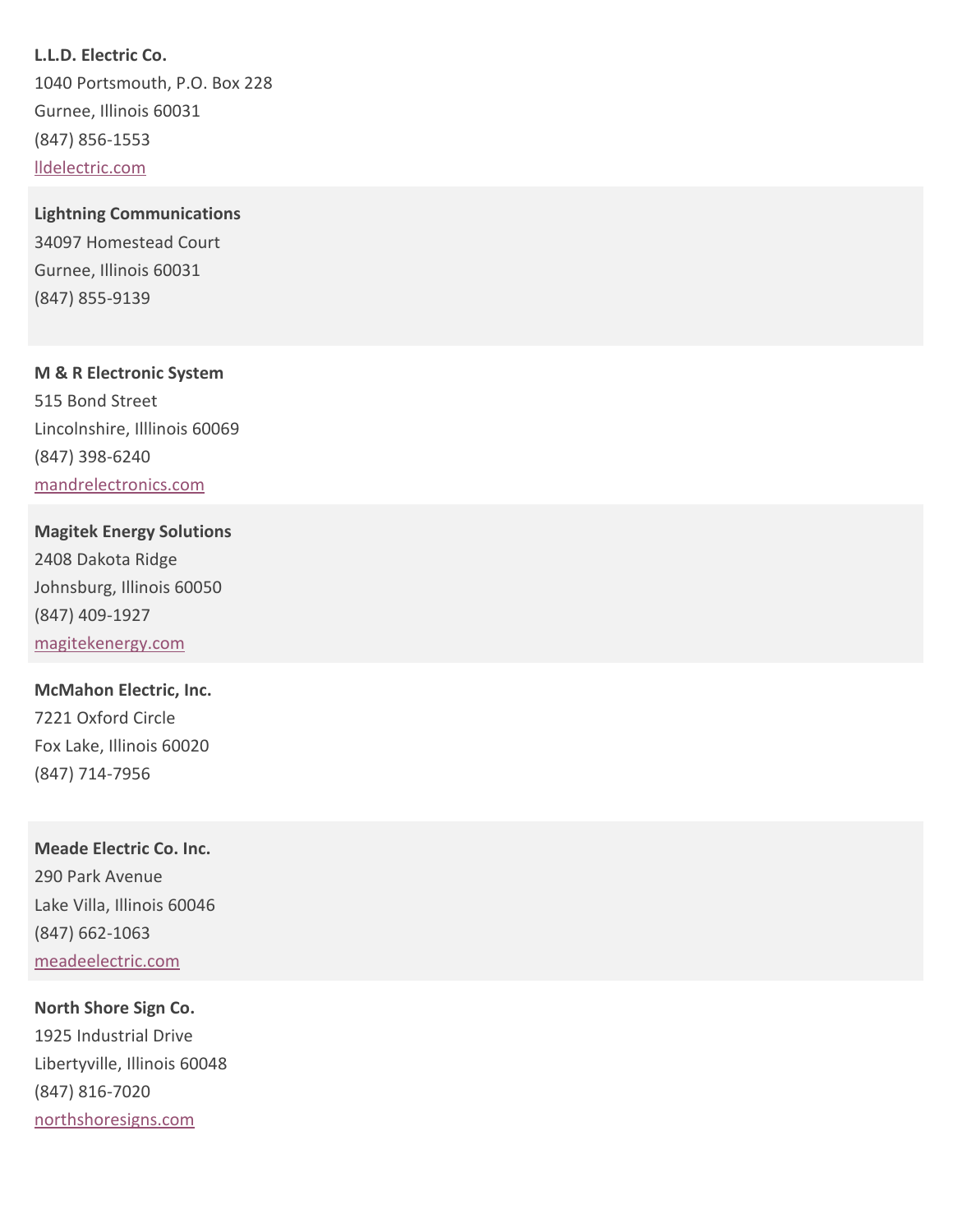**Pier Electric Inc.** 1101 N. Sheridan Road Waukegan, Illinois 60085 (847) 249-2378 [pier-electric-inc.webs.com](http://pier-electric-inc.webs.com)

**Power Link Electric** 400 Corporate Woods Parkway Vernon Hills, Illinois 60061 (847) 850-5666 [powerlinkelectric.com](http://powerlinkelectric.com)

**Service Plus, Inc.** 27555 W. Route 176, Suite C1 Wauconda, Illinois 60085 (847) 526-3200 [servicepluselectric.com](http://servicepluselectric.com)

**Shield Electric, Inc.** P.O. Box 125 Fox Lake, Illinois 60020 (847) 471-7516

**Smith Electrical Contracting** 809 College Avenue Winthrop Harbor, Illinois 60096 (847) 731-3308 [smith-electrical-contracting.business.site](http://smith-electrical-contracting.business.site)

**Sound of Music Ltd.** 4 Frances Avenue Mundelein, Illinois 60060 (847) 566-4461 [soundofmusicvs.com](http://soundofmusicvs.com)

**TKO Installations, Inc.** 1287 Kyle Court Wauconda, Illinois 60084 (847) 526-1169 [tkosafe.com](http://tkosafe.com)